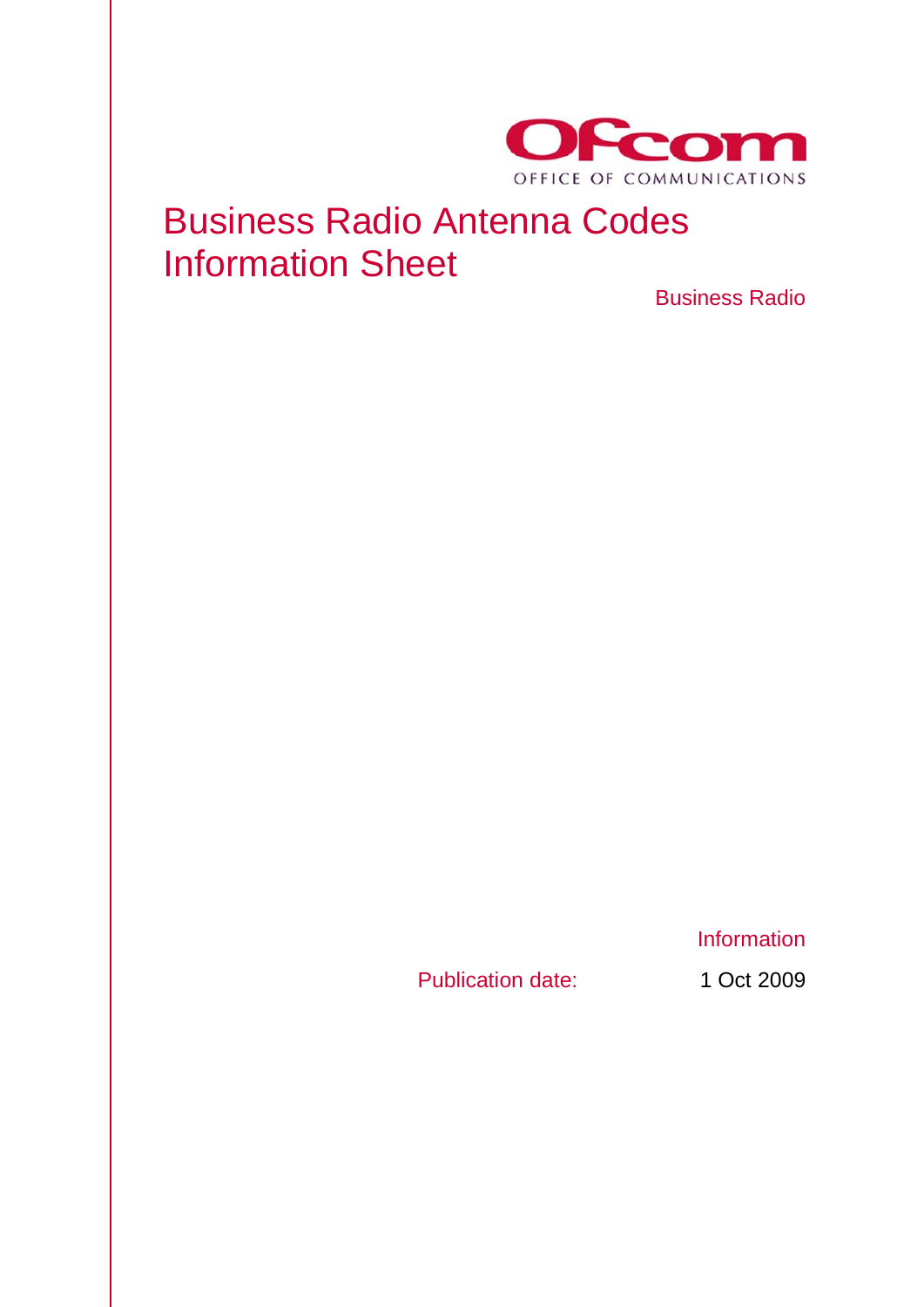# **Contents**

| <b>Section</b> |                                                   | Page |
|----------------|---------------------------------------------------|------|
|                | <b>Business Radio Antenna Codes</b>               |      |
| 2              | Generic SMS antenna coverage patterns             | 3    |
| 3              | Generic SMS / HCM antenna codes and antenna gains | 5    |
| 4              | <b>Further Information</b>                        | 6    |
| 5              | Selectable Antenna Codes within the SMS           |      |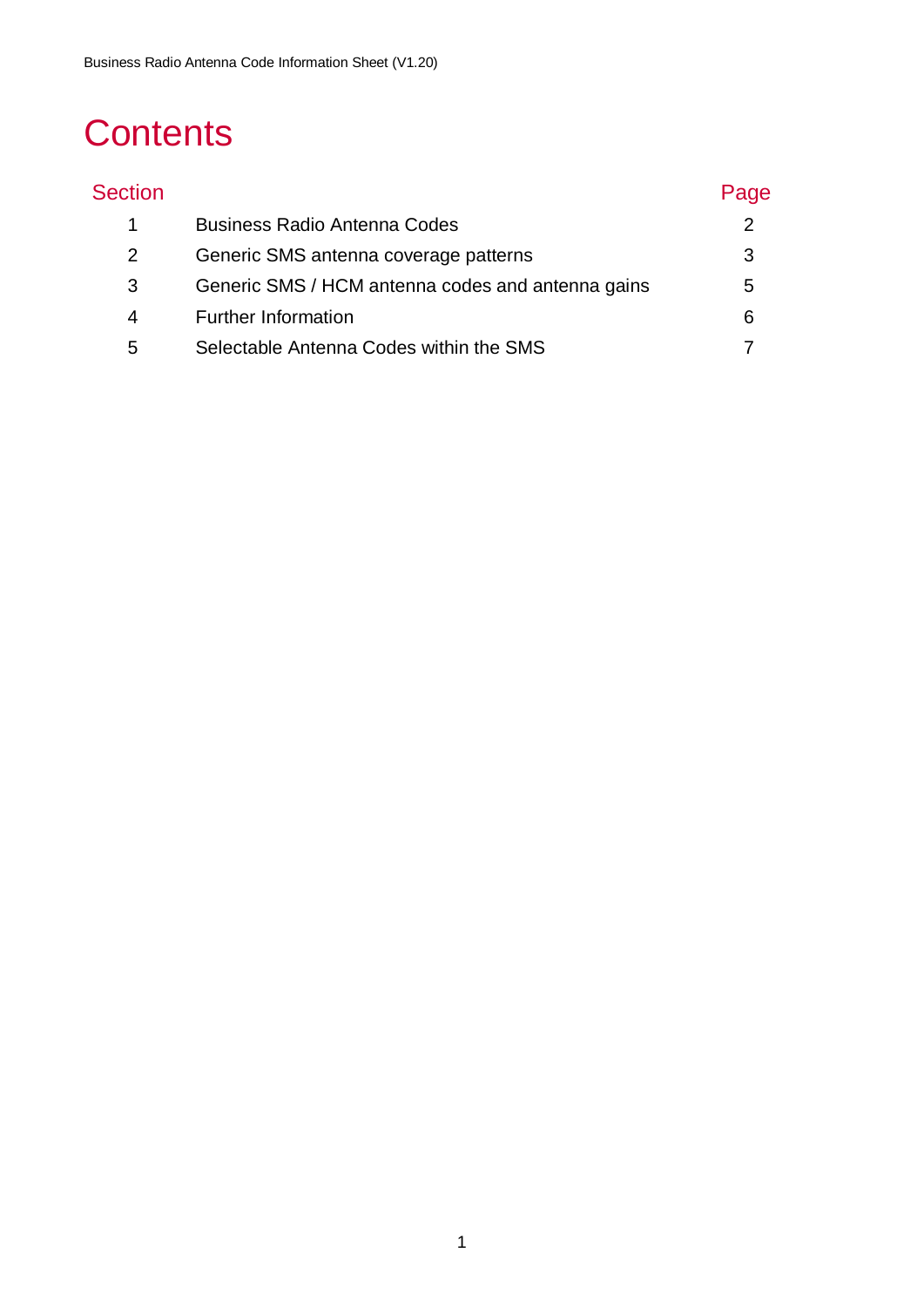# <span id="page-2-0"></span>1 Business Radio Antenna Codes

#### **Purpose of this document**

- 1.1 This document provides background on how we have simplified the antenna coverage pattern licensing for Business Radio / Private Mobile Radio (BR / PMR) systems.
- 1.2 Annex 1 shows an example of the antennas that are selectable within our spectrum management and licensing system (SMS).

#### **Background**

- 1.3 Our previous Business Radio licensing system, RULES, allowed over 100 antenna types. The number of selectable antennas in our SMS is limited to seven generic types; with most generic types having a limited number of sub-types with selectable antenna gains. See Annex 1.
- 1.4 The coverage pattern descriptions of the 100+ RULES antenna types have typically been converted internally within SMS to the coverage patterns that are represented by the generic types listed below.
- 1.5 These conversions are not expected to have a significant impact on the existing predicted radio coverage patterns and resulting international co-ordination arrangements.

#### *Generic antenna types*

- 1.6 The seven new basic Business Radio SMS antenna codes are:
	- Omni-directional (OM):
		- Down-fire (DF):
	- Radiating Cable / Leaky Feeder (RC);
	- Directional (D?): where '?' =  $E$  Elliptical (DE);

C Cardioid (DC);

8 Figure-of-eight (D8); and O Off-set Omni (DO).

- 1.7 For each antenna, the following additional information is required:
	- Gain (dBd, gain with reference to a half-wave dipole); and
		- Tilt (electrical and / or mechanical. Degrees: down, + up):
			- o NB: Down-fire antennas have a fixed tilt of -90 degrees.
- 1.8 For directional antennas, the following additional information may also be required:
	- Azimuth (degrees clock-wise from True North);
	- Beam width (degrees); and
	- Front-to-back ratio.
- 1.9 See Section 2 for example diagrams of the SMS generic antenna coverage patterns.
- 1.10 See Section 3 for the list of generic SMS antenna codes and gains.
- 1.11 See the following link for more information on the equivalent HCM Antenna Codes (click 'Agreement 2008', Save the file, then view Annex 6 and the Appendix documents): [http://hcm.bundesnetzagentur.de/http/englisch/verwaltung/index\\_berliner\\_vereinbarung.htm](http://hcm.bundesnetzagentur.de/http/englisch/verwaltung/index_berliner_vereinbarung.htm)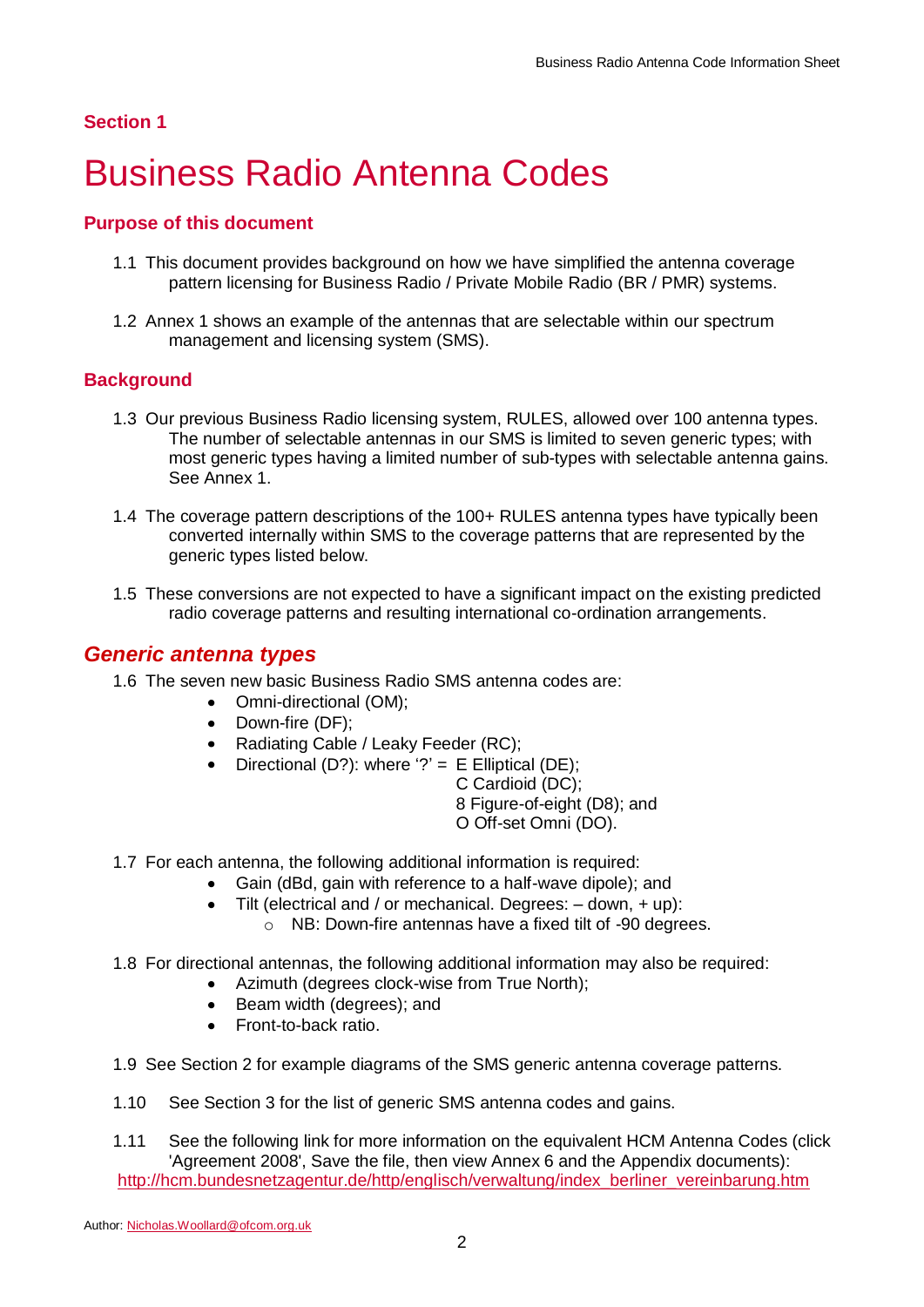## <span id="page-3-0"></span>Generic SMS antenna coverage patterns

- 2.1 The following diagrams show examples of the generic SMS antenna coverage patterns.
- 2.2 It is assumed that:
	- Omni-directional antennas may have electrical tilt;  $\bullet$
	- Directional antennas may have mechanical tilt; and
	- Down-fire antennas will point directly down to the ground, unless a low mounting  $\bullet$ height would require them to point directly upwards.
- 2.3 Note: for Directional antennas, the vertical coverage pattern will change in proportion to a change in an antenna's gain.





OM with 3dBd Gain (with no electrical tilt) OM with 3dBd Gain (with -10 degrees of tilt)



DF with 6dBd Gain [simulated pattern] RC (0dBd gain is assumed)

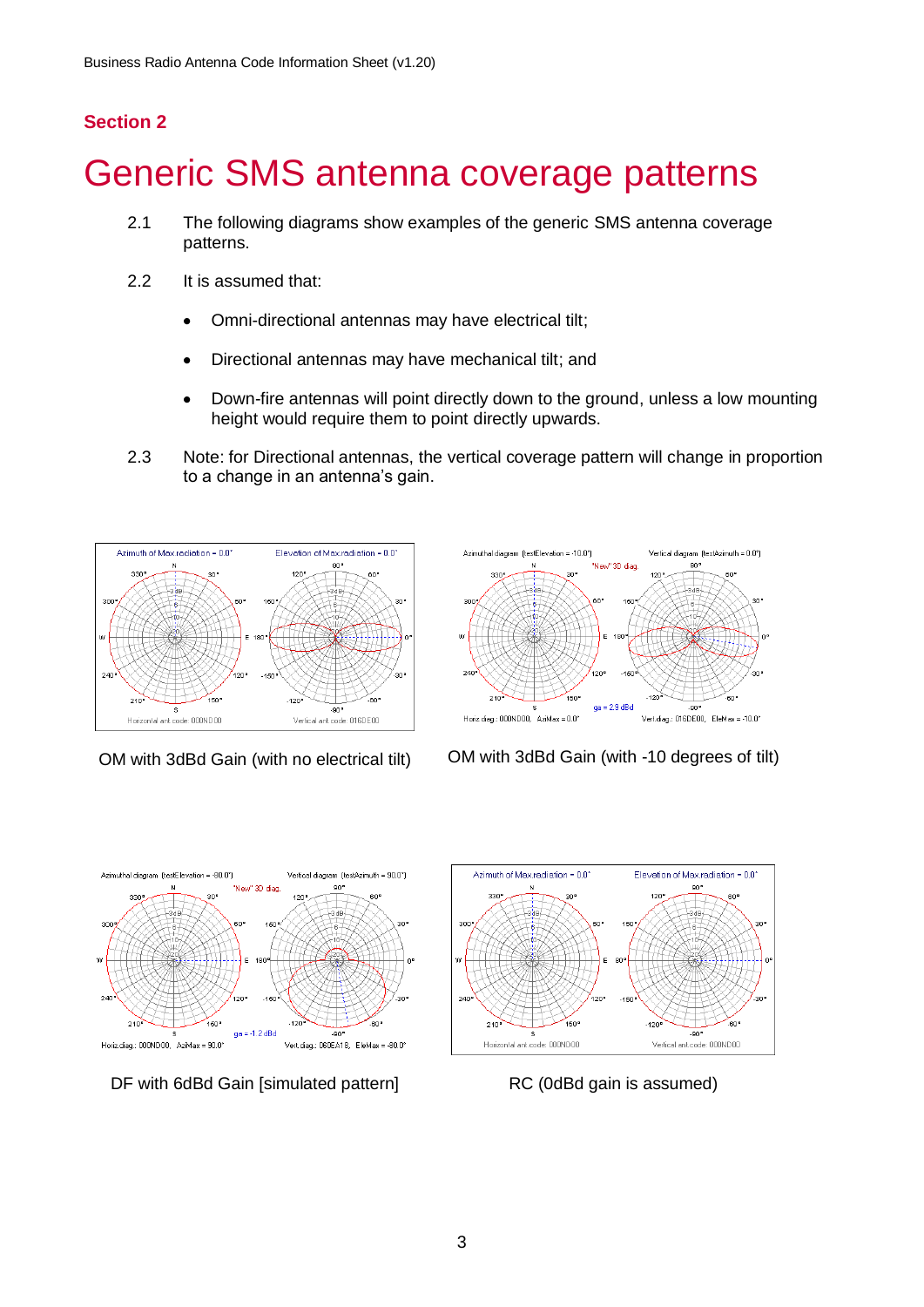



DE with 4dBd gain (with no mechanical tilt) DC with 6.6 dB Gain (with -20 degrees of tilt)



D8 (Figure-of-eight) with 0dBd gain DO with 3dBd Gain

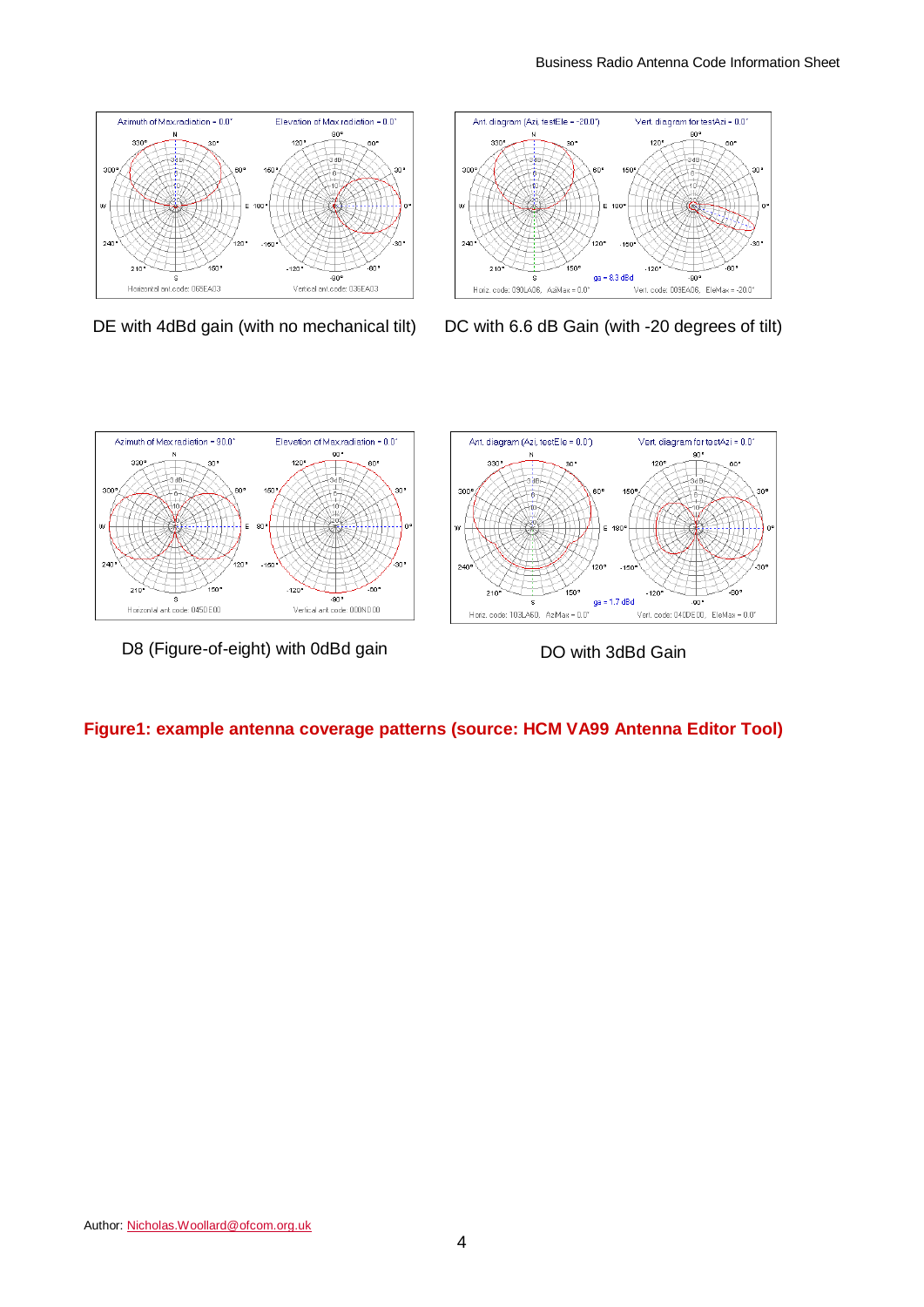## Generic SMS / HCM antenna codes and antenna gains

3.1 [Table 1](#page-5-1) shows the corresponding HCM antenna code for a selection of the SMS Antenna Codes.

| Coverage        | Gain        | <b>SMS</b><br>antenna code | Typical antenna type                   | Horizontal | <b>HCM</b> | Code | Vertical | <b>HCM</b> | Code |
|-----------------|-------------|----------------------------|----------------------------------------|------------|------------|------|----------|------------|------|
| Omni            | 0           | OM GAIN 0                  | Co-linear /<br>end-fed vertical dipole | 000        | <b>ND</b>  | 00   | 450      | TA         | 00   |
| Omni            | 3           | OM GAIN 3                  | Co-linear                              | 000        | ND.        | 00   | 160      | ТA         | 00   |
| Omni            | 6           | OM GAIN 6                  | Co-linear                              | 000        | ND         | 00   | 100      | ТA         | 00   |
| Down-fire       | 3           | DF GAIN 3                  | Down-fire #                            | 000        | ND         | 00   | 800      | TA         | 05   |
| Down-fire       | 6           | DF GAIN 6                  | Down-fire #                            | 000        | <b>ND</b>  | 00   | 400      | TA         | 05   |
| Offset-<br>omni | $\Omega$    | DO GAIN 0                  | Centre-fed<br>vertical dipole          | 103        | LA         | 60   | 040      | DE         | 00   |
| Elliptical      | 4           | DE GAIN 4                  | Yagi                                   | 065        | EA         | 03   | 036      | EA         | 03   |
| Elliptical      | 8           | DE GAIN 8                  | Stacked array                          | 103        | EC         | 02   | 009      | EA         | 02   |
| Cardioid        | 3           | DC GAIN 3                  | Cardioid                               | 090        | LA         | 10   | 038      | EA         | 10   |
| Cardioid        | 6.6         | DC GAIN_6.6                | Cardioid                               | 090        | LA         | 06   | 009      | EA         | 06   |
| Fig-of-8        | $\mathbf 0$ | D8 GAIN 0                  | Horizontal dipole                      | 045        | DE         | 00   | 000      | ND         | 00   |
| Omni            | $\Omega$    | RC GAIN 0                  | <b>Radiating Cable</b>                 | 000        | <b>ND</b>  | 00   | 000      | ND         | 00   |

3.2 Additional SMS and HCM Antenna Codes are shown within Annex 1.

<span id="page-5-0"></span>#: Down-fire antennas point at the ground, i.e. a tilt of -90 degrees, not the horizon. The typical horizontal gain of a Down-fire antenna is ~-15dB. Note 1: it is very important to note that Down-fire and Down-tilt antennas are not the same. Down-fire antennas have omni-directional horizontal coverage patterns whereas Down-tilt antennas usually have directional horizontal coverage patterns.

Note 2: omni-directional antennas should only have electrical down-tilt, e.g. -1 to -15 degrees.

Directional antennas usually only have mechanical down-tilt, e.g. -1 to -75 degrees, but may have both mechanical & electrical tilt. Note 3: down-tilt is indicated by using a '-' sign. Up-tilt is indicated by using a '+' sign or no sign.

<span id="page-5-1"></span>**Table 1: HCM antenna codes used as the general antenna patterns in Ofcom's Spectrum Management System (SMS)**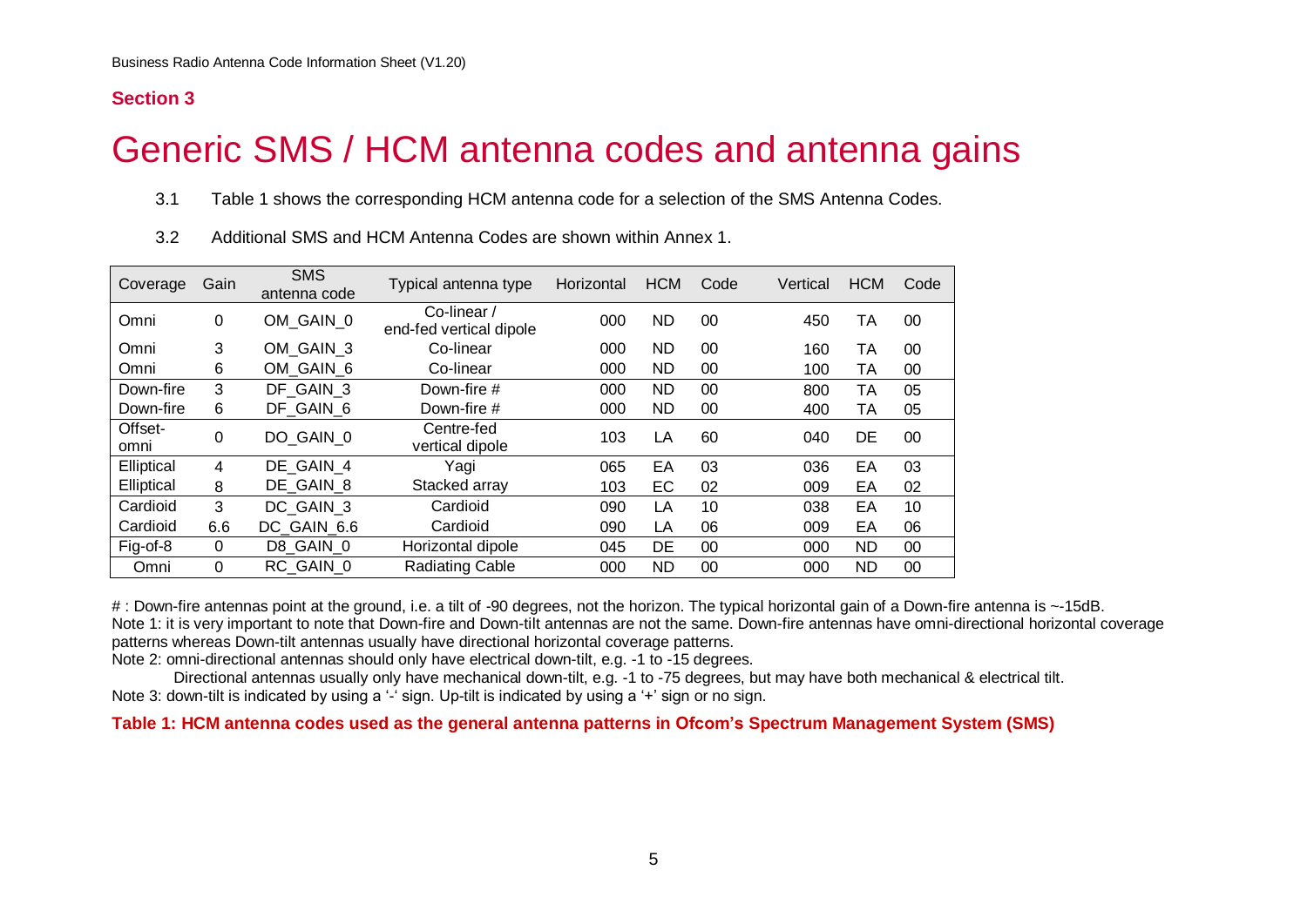## <span id="page-6-0"></span>**Further Information**

4.1 This SMS Antenna Code Information Sheet is available at:

[http://www.ofcom.org.uk/radiocomms/ifi/licensing/classes/business\\_radio/information](http://www.ofcom.org.uk/radiocomms/ifi/licensing/classes/business_radio/information)

4.2 General SMS / HCM Antenna Code enquiries for Business Radio (PMR) and Maritime systems should be sent to:

[BusinessRadio@ofcom.org.uk](mailto:BusinessRadio@ofcom.org.uk)

- 4.3 Accurate SMS / HCM antenna codes are required so that UK systems may be co-ordinated with adjacent national (UK) and international systems.
- 4.4 International co-ordination enquiries should be sent to:

BR\_co-ordination@ofcom.org.uk